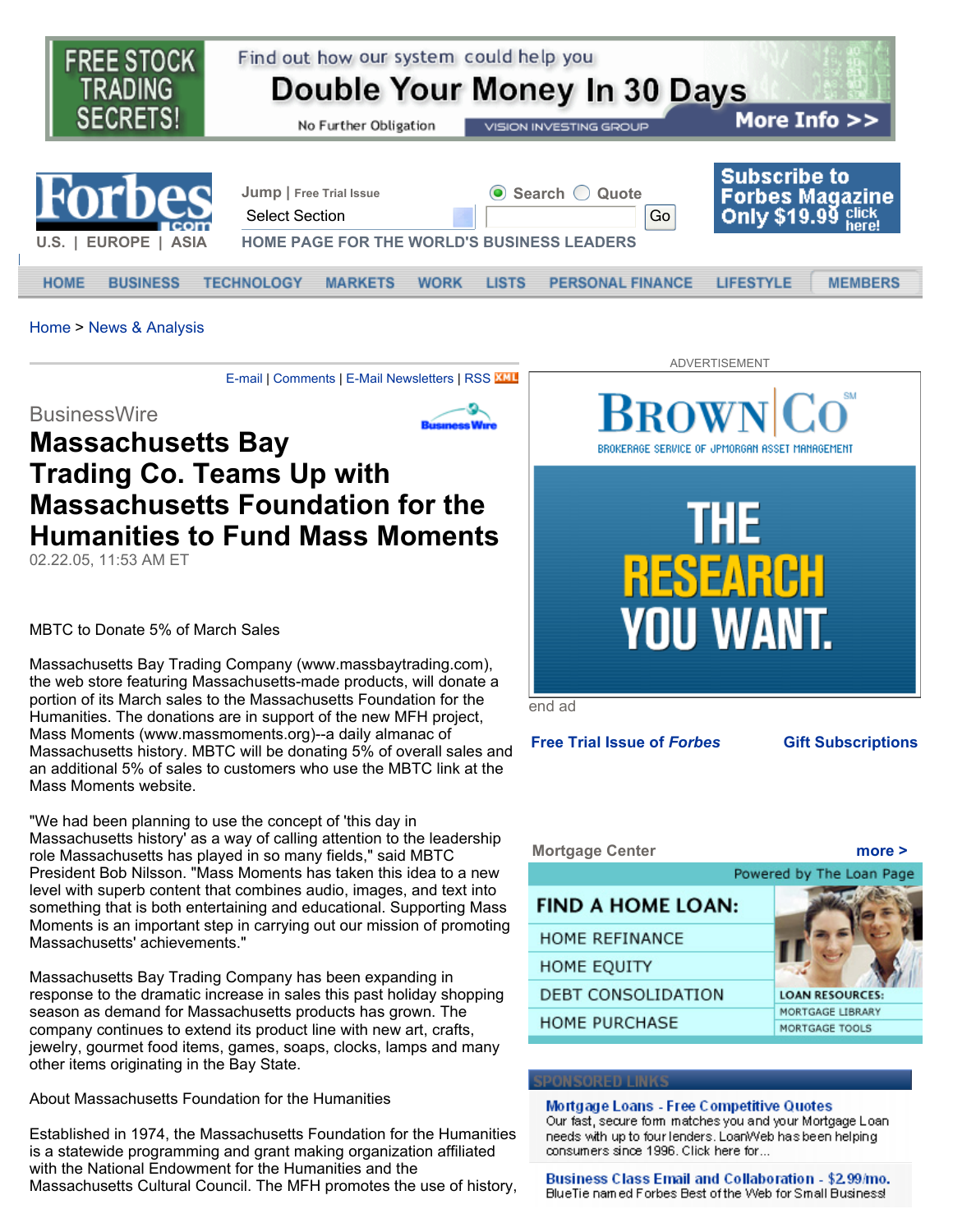literature, philosophy, and the other humanities disciplines to strengthen and enrich civic life in the Commonwealth. For a full description of Foundation programs and activities, see www.mfh.org.

About Massachusetts Bay Trading Company

Massachusetts Bay Trading Company, located in the Boston area, was founded on Patriots Day, 2002 as the first web store dedicated to promoting the rich heritage of Massachusetts and the quality products originating in state. MBTC staff carefully maintains a cross section of items that embody the finest character and diversity for which Massachusetts is renowned. The site provides profiles of the Massachusetts artists and craftspeople who produce the products sold there. MBTC offers the fruits of Yankee ingenuity for delivery worldwide. Visit MBTC on the Web at http://www.massbaytrading.com.

E-mail | Comments | E-Mail Newsletters | RSS KML

News Headlines | More From Forbes.com | Special Reports

**Subscriptions >**

**Free Trial Issue of Forbes Forbes Gift Subscription**

**Subscribe To Newsletters Subscriber Customer Service**

100MB Business email with spam and virus protection - no software or hardware to buy. Instan...

## Wells Fargo Low Interest Home Equity Account

Use the power of a Wells Fargo Home Equity Loan to combine your high-interest bills into a single, managebale payment. Reduce your interest payments ...

# **VONAGE: The #1 Broadband Phone Service**

Make all your calls over your high-speed Internet and save big on your monthly phone bill. Plans start at just \$14.99/m onth, with loads of FREE featu...

FREE Motley Fool Report: 3 Stock Picking Secrets Free report from The Motley Fool gives you full details on 3 of our best investments now. Also exposes 5 widely-touted stocks you must avoid now. Plu...

**Interactive Directory more >**

Sign up for a Forbes.com PPC campaign today

#### Accounting **Directories** Accounting Project Resources for Today's Advertising & Marketing Air Charter **Decision Makers** Automobile Financing/Leasing Bankruptcy/Debt Settlement Bridge Loans Business Insurance Call Centers Commercial Debt Collections Commercial Real Estate Commodities Brokers Construction Continuing Education CRM Solutions Services for your Business Brought to you by  $\operatorname{div}\operatorname{ector} \mathbf{y}|\mathbf{M}$





**The Sweet Smell Of Orange** You already use their cleaner. Now meet the family behind the multimillion-dollar business.







**CEO Book Club more >**

NEW & NOTABLE **Boardroom Bad Boys**



**Hard News**  Bruce Janicke